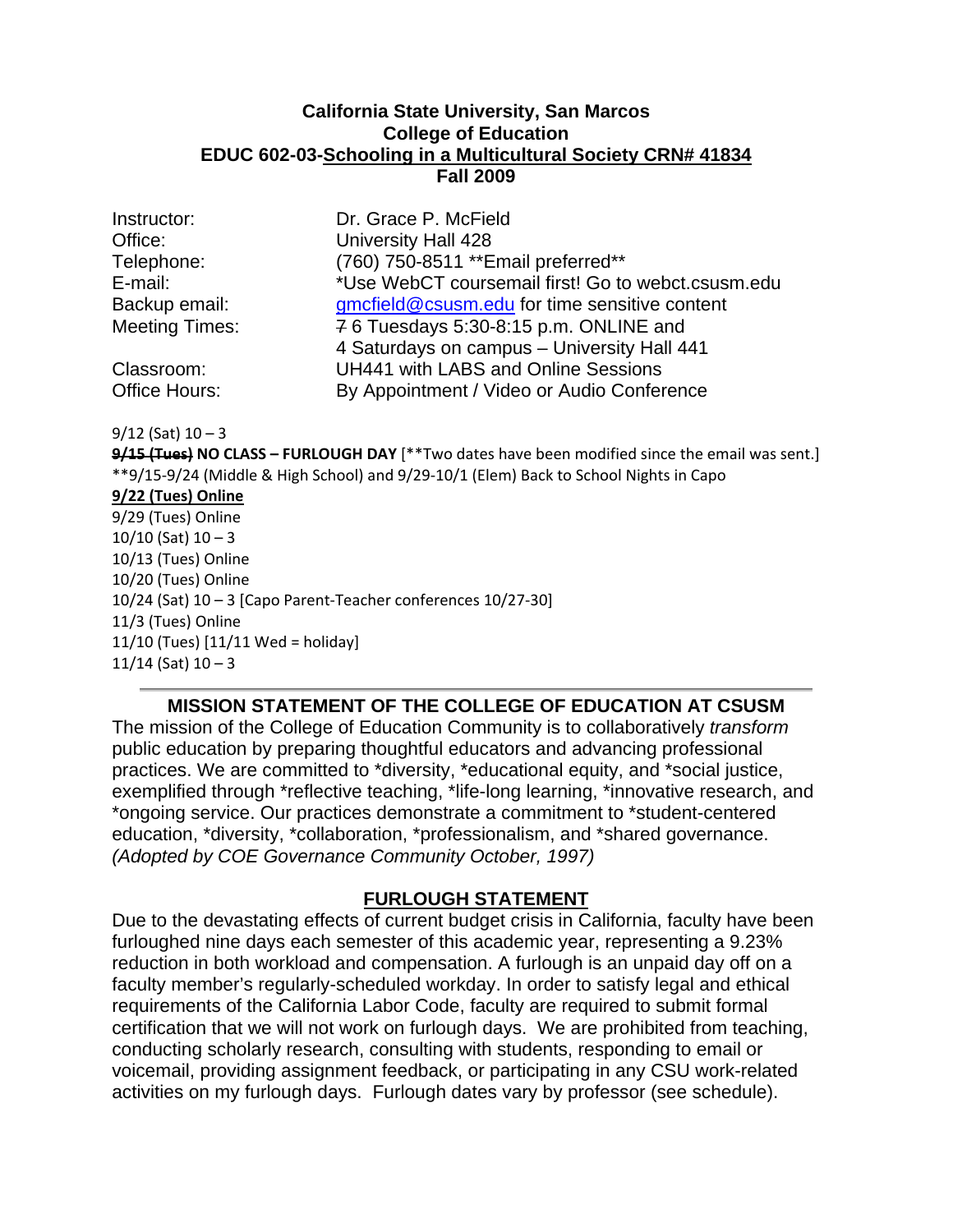The CSU faculty agreed to take furlough days in order to preserve jobs for as many CSU employees as possible, and to serve as many students as possible, in the current budget crisis. The agreement that governs faculty furloughs acknowledges that "cuts of this magnitude will naturally have consequences for the quality of education that we can provide." Within the furlough context, faculty will make every effort to support your educational experience at CSUSM. However, be mindful that business will NOT be as usual, given the inevitable delays that will occur in many areas of the university such as instructional technology support, bookstore hours, student advisement office hours, faculty availability, and so on. Visit CSUSM Budget Central [http://www.csusm.edu/budgetcentral/] to learn about the state budget crisis and how it impacts your educational opportunities, and to voice your opinion to state legislators and the governor. You are also strongly encouraged to complete and submit the Student Furlough Complaint Form (available on the course WebCT site.)

Furlough plans may be altered after the beginning of the semester as a result of administrative actions or other emergencies, thus subsequent revisions to this syllabus may occur.

#### **GENERAL CONSIDERATIONS**

**Professional Disposition.** The College of Education mission statement and professional standards (see below) are the driving force behind all readings and activity related to this class. This course addresses sensitive and controversial topics. We will be exploring these topics together and striving to expand our perspectives by considering the diverse lenses through which fellow educators see educational issues. Keep in mind that all students are expected to demonstrate professional behavior at all times. Professional behavior is defined herein as one that *consistently* demonstrates integrity, responsibility, tolerance, and respect for self and others. All students are expected to listen to different opinions, consider and reflect in depth on other points of view, and deal proactively with constructive criticism. Any unprofessional behavior is grounds for process and review of the candidate's continued participation in this course and/or program progress.

**Outcomes and Standards.** The context for, and scope of this course is aligned with standards for the California Teachers of English Learners program, leading to the Cross-cultural Language and Academic Development (CLAD) endorsement, as articulated by the California Commission on Teacher Credentialing (CCTC), and as approved by the faculty of the College of Education. (Note: As of 2002, the CLAD competencies are collectively referred to as an *Authorization to Teach English Learners*.) Further consideration has been given to the alignment of standards for multicultural education as articulated by the National Council for Accreditation of Teacher Education (NCATE), the Interstate New Teacher Assessment and Support Consortium (INTASC), and the National Board for Professional Teaching Standards (NBPTS).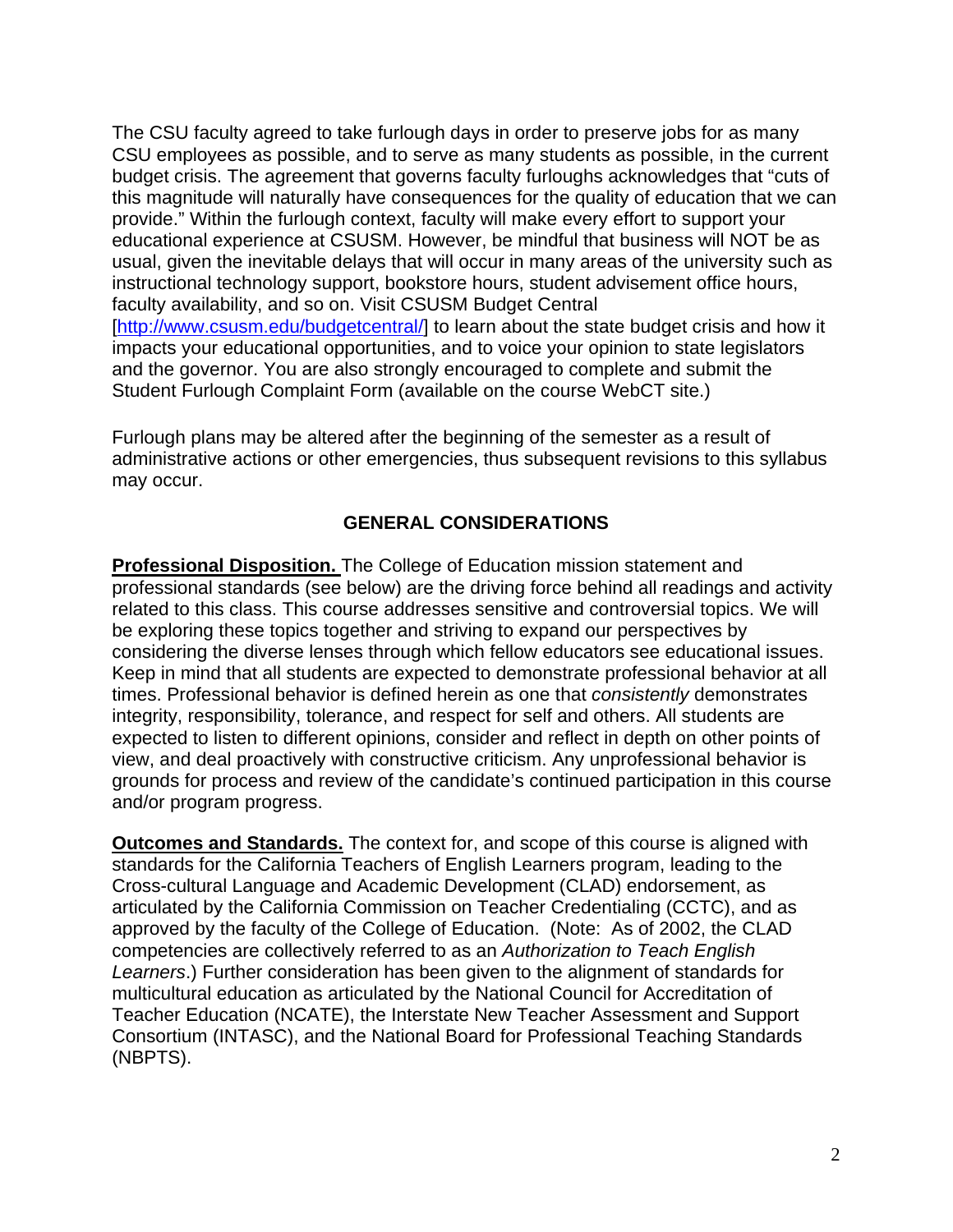**Academic Honesty.** Each student is expected to do his/her own work, and contribute equally to group projects and processes. Plagiarism or cheating is unacceptable under any circumstance. Cite all references and original authors. If there are questions about academic honesty, consult the University catalog.

**Appeals.** Every student has the right to appeal grades, or appeal for redress of grievances incurred in the context of any class. Disputes may be resolved informally with the professor, or through the formal appeal process. For the latter, consult the Associate Dean.

**Ability.** Every student has the right to equitable educational consideration and appropriate accommodation. Students having differing ability (mobility, sight, hearing, documented learning challenges, first language/English as a second language) are requested to contact the professor at the earliest opportunity. Every effort will be made to accommodate special needs. Students are reminded of the availability of Disabled Student Services, the Writing Center, technology assistance in the computer labs, and other student support services available as part of reasonable accommodation for students.

**Students with Disabilities Requiring Reasonable Accommodations.** Students who require reasonable accommodations need to contact Disabled Student Services in order to receive approval of necessary accommodations. This office is located in Craven Hall, Room 5025a, and can be reached at (760) 750-4905 or (760) 750-4909 (TDD users).

# **COLLEGE OF EDUCATION ATTENDANCE POLICY**

Due to the dynamic and interactive nature of courses in the College of Education, all students are expected to attend all classes and participate actively. At a minimum, students must attend more than 80% of class time, or s/he *may not receive a passing grade* for the course at the discretion of the instructor. Individual instructors may adopt more stringent attendance requirements. The instructor will determine procedures should the student have extenuating circumstances. (*Adopted by the COE Governance Community, December, 1997*). *FOR THIS CLASS: 1. If you miss three (3) class sessions or 8 hours you cannot receive a passing grade for the class. 2. I will allow up to two (maximum) makeup assignments for absences due to unreschedulable professional obligations, illnesses, emergencies, etc. on a case by case basis. Do talk to me at the earliest opportunity if you plan to / need to make up absences. 3. Do strive for punctuality, and be mindful of late arrivals and early departures.* 

These measures are intended to encourage responsibility for one's own learning in a democratic, collaborative and reciprocal-learning environment.

### **COURSE DESCRIPTION**

This course focuses on an introduction to issues of schooling in a multicultural society. It includes an overview of multicultural education and addresses areas of study such as culture and cognition, the psychology of personal prejudice, diversity and exceptionality, intercultural communication, cross-cultural competence, and curriculum and teaching in multicultural contexts.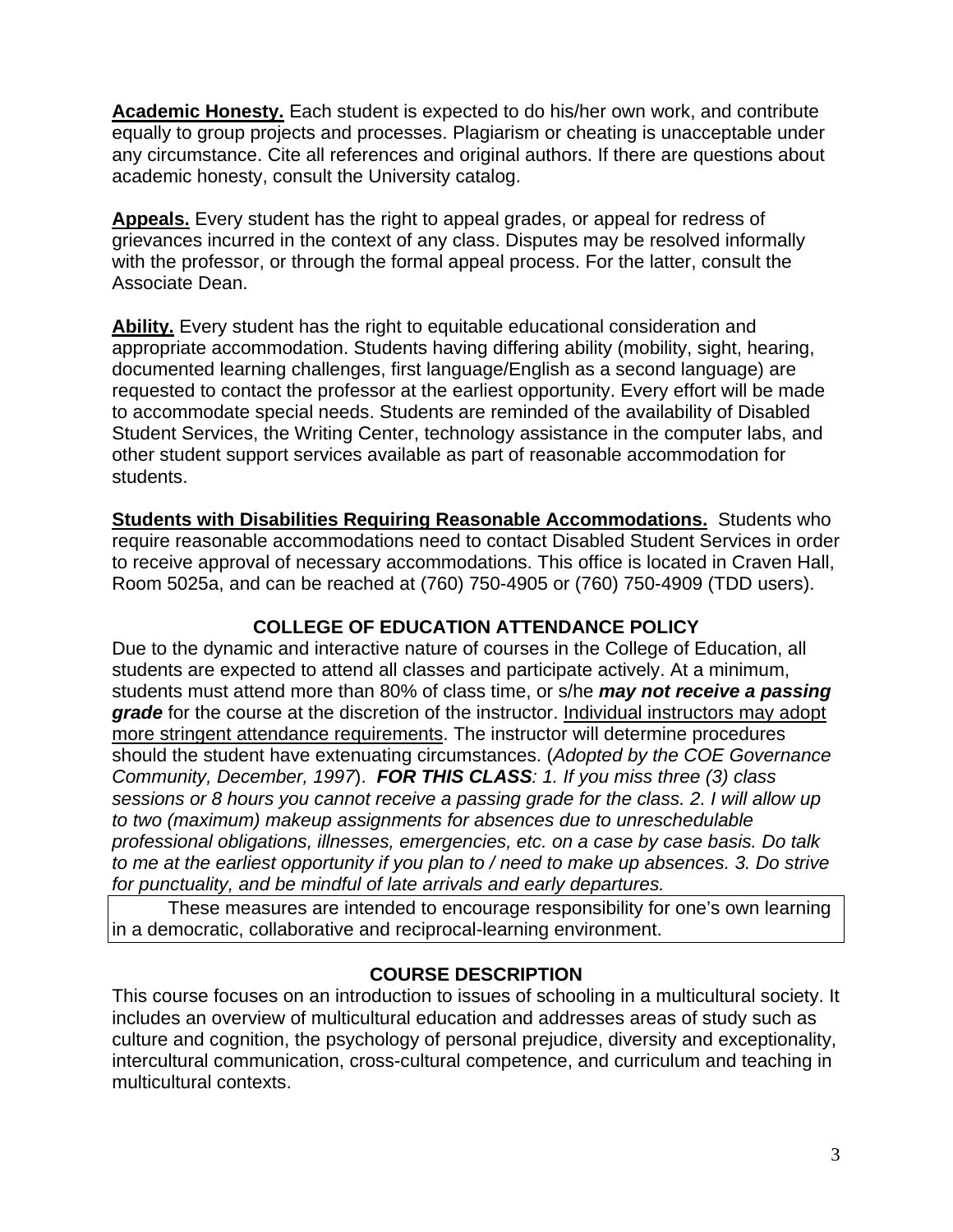# **COURSE OBJECTIVES**

The purposes of this course are to:

- expand and *nuance* students' knowledge about the diversity that is a part of today's school and communities;
- provide a safe environment for reflection on, and discussion of, the complex ways in which pluralism is a part of educational contexts;
- provide support to all students who represent national, state, and regional diversity;
- prepare educators to provide equitable educational opportunities to all students.

### **This course is aligned to the following standard for the California Teachers of English Learners (CTEL) Program leading to CLAD certification:**

### *Standard 9: Culture and Cultural Diversity and Their Relationship to Academic Achievement*

\*The program develops both broad and deep understanding of contemporary and historical concepts, issues, and perspectives related to culture and cultural diversity in California and the United States.

\*The coursework addresses concepts and definitions of culture, including universal features of cultures (e.g., ethnocentrism, acculturation, cultural pluralism and congruence, intragroup and intergroup differences, impact of geography on cultural forms and practices).

\*The coursework requires candidates to explore how cross-cultural contact and acculturation are affected by issues of power and status, psychological and socialemotional issues, and by social and economic factors.

\*The program requires candidates to develop an understanding of major demographic trends related to linguistic and cultural diversity, as well as current trends and features of migration and immigration in California and in the United States.

\*The coursework teaches candidates to develop conceptual understanding and requires them to demonstrate applied knowledge of cultural similarities and differences in communication styles, strategies for fostering positive crosscultural interactions among culturally diverse students, and challenges involved in cultural contact.

\*The coursework also requires candidates to analyze how this knowledge can be directly applied to instruction of English Learners in order to support student development and learning.

# *Standard 10: Culturally Inclusive Instruction*

\*The program provides candidates with conceptual understanding of culturally inclusive instruction and the important role that culture plays in school and classroom settings, and teaches candidates strategies on how to acquire in-depth knowledge of English learners' home cultures and cultural experiences. \*The program requires candidates to examine their own cultural beliefs, attitudes, and assumptions and how this assumptions impact student learning and achievement.

\*The coursework has candidates demonstrate how to apply this knowledge to create culturally inclusive learning environments in the classroom and school (e.g., setting high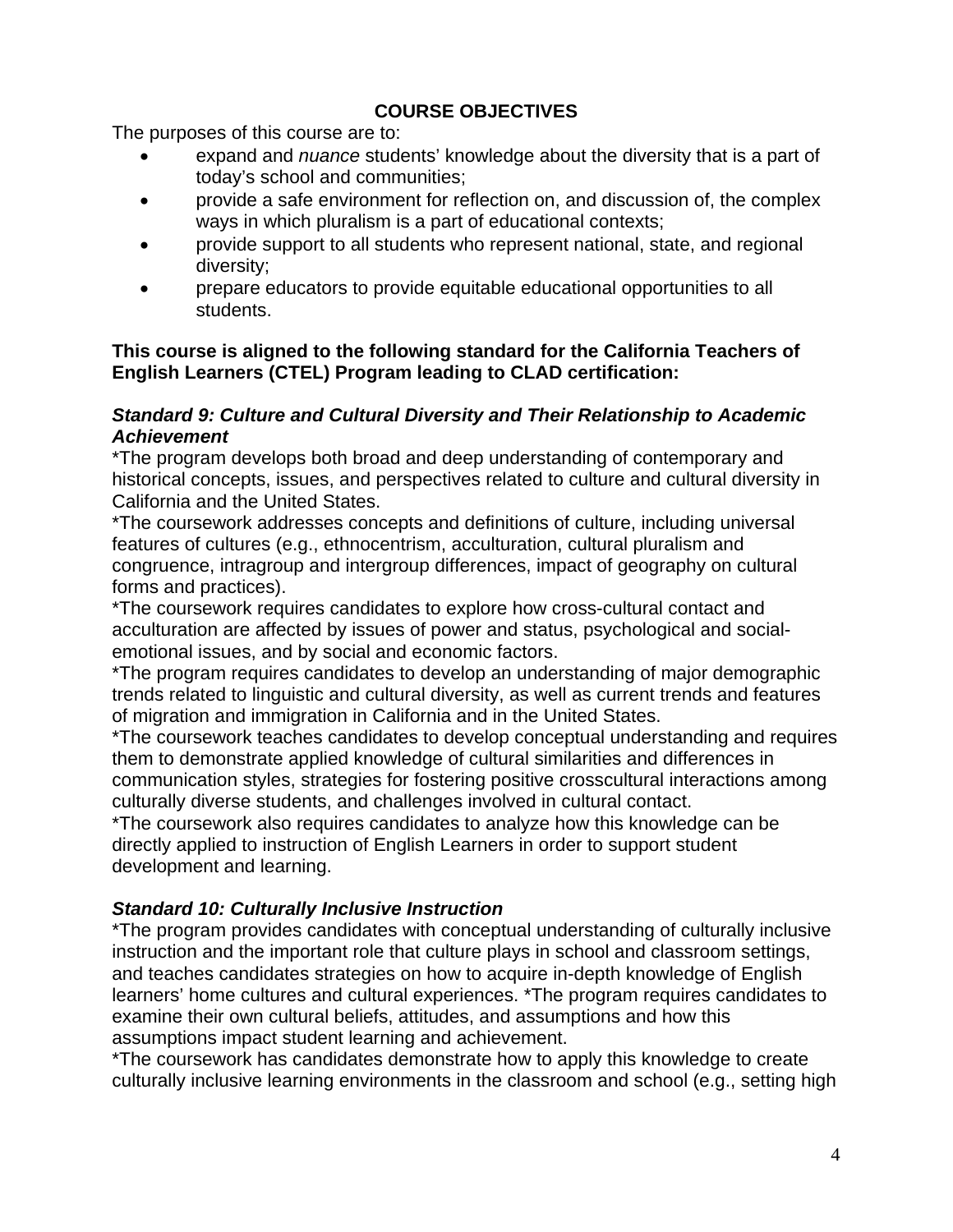expectations for all students, having high levels of respect for cultural and linguistic diversity).

\*The program teaches candidates how to apply culturally responsive practices that involve families and the community in decision-making processes and in students' learning.

\*The program requires candidates to demonstrate understanding of the features, goals, and outcomes of different approaches to multicultural curriculum and how to implement strategies that reflect an inclusive approach with regard to students cultural and language backgrounds.

\*Candidates are taught how to apply knowledge of culturally influenced learning styles and to apply knowledge of English learners' cultural backgrounds and experiences to instructional planning and implementation.

# **COURSE REQUIREMENTS**

# **Required Texts:**

- Krashen, S. D. (1999). *Condemned without a trial: Bogus arguments against bilingual education.* Portsmouth, NH: Heinemann. ISBN: 0-325-00129-4
- Pang, V. O. (2005). *Multicultural education: A caring-centered, reflective approach.*  Second Edition. Boston, MA: McGraw Hill. ISBN 0-07-282788-2.
- Taylor, L. S. & Whittaker, C. (2009). *Bridging multiple worlds: Case studies of diverse educational communities.* New York: Pearson.

Select readings available electronically on the course WebCT site.

## **Optional Texts (ON RESERVE AT THE LIBRARY):**

- ISBN: 0-935989-20-X. Derman-Sparks, L. (1989). *Anti-Bias Curriculum: Tools for empowering young children*. Washington, D. C.: National Association for the Education of Young Children.
- Howard, G. (1999). *We can't teach what we don't know: White teachers, multiracial schools.* New York: Teachers College Press. ISBN: 0-8077-3800-X

**Class Structure.** This course is structured as a graduate-level seminar. The success of a seminar course is dependent upon each and every participant being well prepared. My role will be to "facilitate" and to intervene or redirect class discussions as necessary, rather than to exclusively lecture on a weekly basis, or be the main focus of the class. You will work to develop your knowledge base through the readings, discussions, presentations and assignments.

Multiple approaches, methods, and teaching experiences are necessary strategies to accommodate various learning styles. Class formats and learning structures will vary and include whole and small group discussion, pair work (e.g., weekly Readings Discussion Leaders), and online work. Each week, two discussion leaders will facilitate online discussion of the week's readings on WebCT **prior to** class sessions. (See responsibilities of discussion leaders below.)

Technology is integrated into both the instruction and assessment components of this course. You are expected to use WebCT and its modules such as coursemail, discussion board, resources, assignments, and occasionally other content modules. All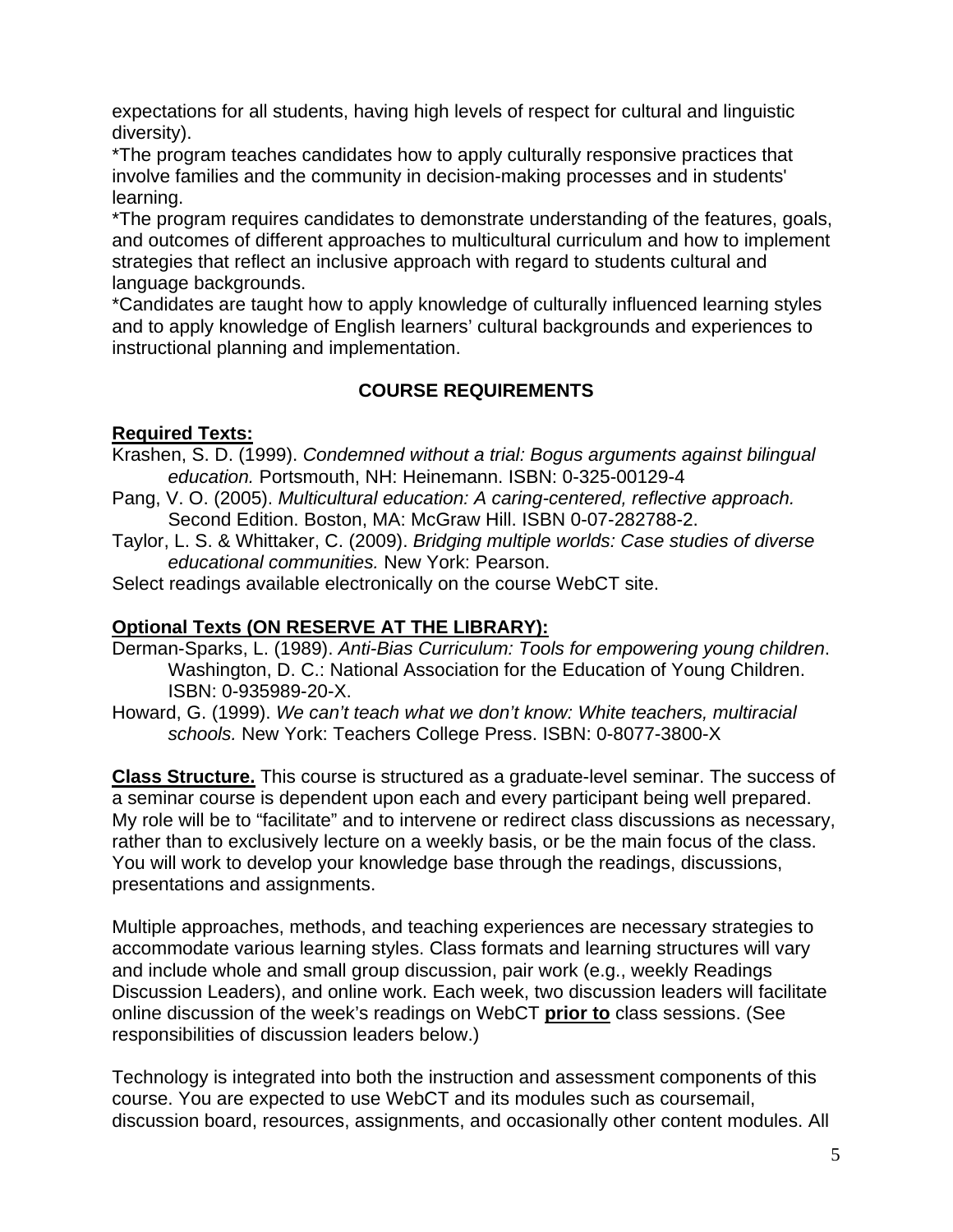student presentations need to be done in PowerPoint. Technology support is available in the Kellogg Library (ground floor) at the Academic Technology Help Desk @ 760- 750-6505 or at 760-750-4790.

### **GRADING POLICY AND CONSIDERATIONS**

*Note: I reserve the right to change, add to, or delete any material or assignment from the course.* 

### **Grading Scale:**

A=93+, A- =92-90, B+=89-88, B = 87-83, B- = 82 – 80, C+=79-78, C=77-73, C-=72-70, D+=69-68, D=67-63, D-=62-60, F=59 or lower.

Students must receive a C+ or higher in all coursework in order to be eligible for or remain in Education programs.

#### **Submission of Assignments. Assignments should be typed in 14-pt font and single-spaced.** *All assignments need to be submitted electronically on WebCT. Some assignments also need to be submitted in paper format. If the assignment is due during an online session, no paper version is required. If the assignment is due at a face-to-face session, a paper version IS REQUIRED.*

All students enroll in university courses on a voluntary basis. All students are expected to manage professional and personal responsibilities accordingly. All required work needs to be submitted on time. Work submitted late, but within one week of the due date will be accepted, but lose 10% of earned credit per day. *Work received over one week late receives no credit.* 

**Grading Emphasis.** All work needs to reflect university level composition. All written assignments will be graded approximately 80% on structure, content and analysis (detail, logic, synthesis of information, depth of analysis, etc.), and 20% on mechanics (grammar, syntax, spelling, format, uniformity of citation, etc.). All citations, where appropriate, will use APA format. Consult Library Services for the *Manual of Citation of the American Psychological Association,* or www.apastyle.org/index.html.

### **ASSIGNMENTS (1000 points total possible)**

- Attendance and Participation (On-Line Discussions) **200 points**
- Discussion Leader (On-Line Discussion) **50 points**  • Initial Social Justice Reflection **100 points**  • Final Social Justice Reflection **100 points**  • Individual Action Plan No. 1\* **100 points**  • Individual Action Plan No. 2\* **100 points**  • Group Action Plan Guide **100 points**  • Group Anti-Bias Action Plan Guide Presentation **50 points**  • Multicultural Resources / Annotated Bibliographies **200 points**

*\*If you are taking this course for any of the following requirements, the 2 Individual Action Plans are REPLACED BY the ELD Intervention Assignment: A. the CTEL.*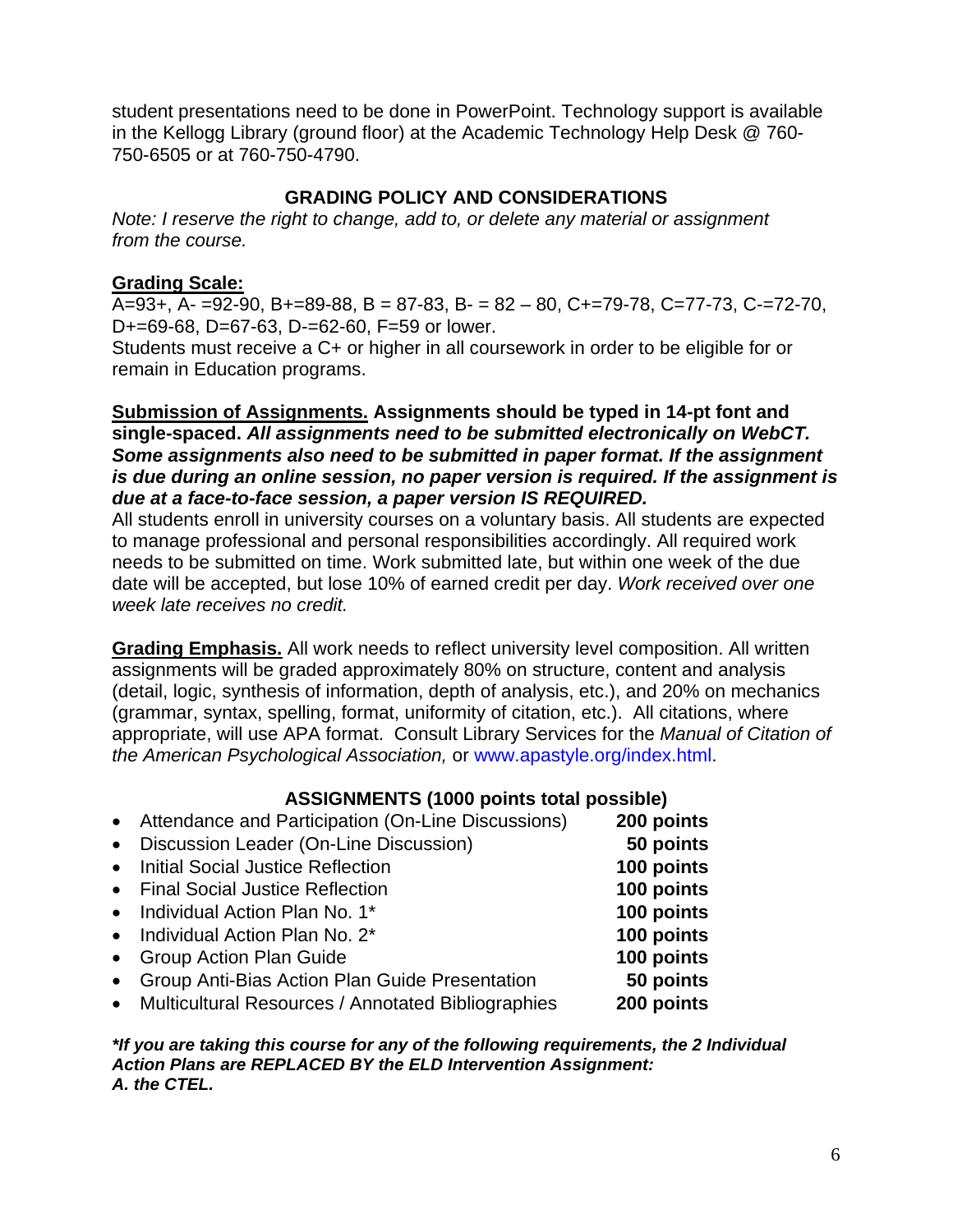*B. the "Add On" Level I Mild/Moderate and Moderate/Severe Education Specialist Credential for candidates who do not hold a SB 2042 preliminary credential or a CLAD certificate to fulfill CCTC requirements to authorized the candidate to provide to English learners 1) instruction for English language development and 2) specifically designed content instruction delivered in English.* 

*C. The Reading Certificate requirements for Literacy masters students.* 

## **1. Attendance and Participation (200 points)**

It is expected that you will attend all class sessions and participate actively in all (online and face-to-face) class discussions.

Students are required to participate actively in class discussions both in person and online via WEBCT (see information concerning Readings Discussion Leaders below). Your discussions should be analytical, not just descriptive, and address issues, experiences, ideas, discussions, readings, & current events, related to the weekly readings and topics. A minimum of one substantial (in content, not length – about one thoughtful and cogent oral / written paragraph) comment in person and one online per week is required. (Approx. 15 points  $x$  12 sessions = 180 at the sole discretion of the professor.)

Each absence equals minus 50 points. *If you miss eight or more hours, you cannot receive a passing grade for the class.* (See College of Ed Attendance Policy.)

# **2. Readings Discussion Leader - 50 points**

Individually or in pairs, you will lead a class discussion on assigned readings, choosing the aspects you wish to highlight. You will begin the discussion online by first posting questions, then summarizing diverse points and viewpoints from the discussion prior to class. Both the questions and summaries need to be posted by the agreed-upon time. You will then review the online discussion points made by peers on WebCT, and select a subtopic or two for a more thorough discussion in class. The length of the in-class discussion will be approximately 20 - 30 minutes.

You are welcome to use the questions or activities outlined by the text authors if you wish.

# **DUE: Throughout the semester per signups.**

Optional: You are encouraged to make connections between the readings, discussions, and current issues or "hot topics." Some ideas for identifying hot topics include the following websites:

| California Department of  | <b>New York Times</b>  | San Diego Union Tribune   |
|---------------------------|------------------------|---------------------------|
| Education                 | www.nytimes.com        | www.signonsandiego.com    |
| www.cde.ca.gov            |                        |                           |
|                           |                        |                           |
| <b>Education Week</b>     | The Economist          | <b>North County Times</b> |
| www.edweek.com            | www.economist.com      | www.nctimes.com           |
|                           |                        |                           |
| <b>Rethinking Schools</b> | The Washington Post    | <b>Teaching Tolerance</b> |
| www.rethinkingschools.com | www.washingtonpost.com | www.tolerance.org         |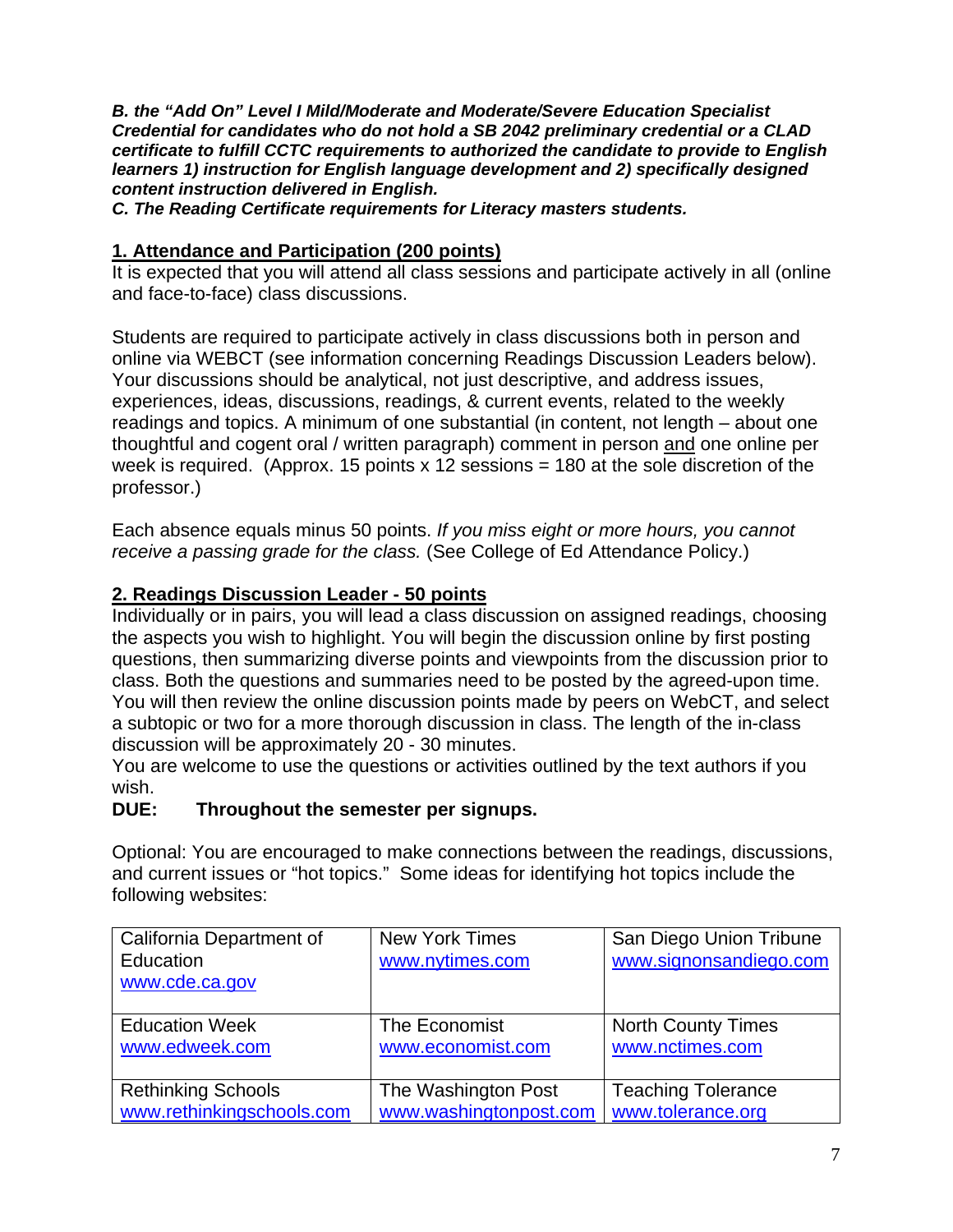### **3. Initial Social Justice Personal Reflection - 100 points**

In the initial paper, reflect on what social justice means to you.

A. Describe your past experience with issues of diversity, highlighting one positive and one challenging experience you have encountered in your personal or professional life. B. Reflect on social justice as articulated in the course description and objectives (p. 5 above), and reflect on what you hope to get out of this class. Be sure to address each of the 4 objectives.

The recommended length of a Personal Reflection is 3 - 4 pages. You may use a narrative or matrix format. The matrix format will be modeled in class.

\*\*\*See the rubric used to grade this assignment under Resources on WebCT.

#### **DUE: September 22**

### **4. Final Social Justice Personal Reflections - 100 points**

In the final social justice reflection paper, focus on the impact of the course on your personal or professional identity and work, with attention to the role and responsibility you have in facilitating social justice in the classroom (or beyond). You may include two sections as follows:

A. Address explicitly how you met the four course objectives. Include what you learned about each topic, and explicitly state what led to your learning (e.g., a particular reading, event, discussion, reflection writing, assignment, etc.).

B. Address the caring-centered multicultural education readings, pp. 428, 430-1; \*\*YOUR GRADED INITIAL REFLECTION NEEDS TO BE SUBMITTED TOGETHER WITH YOUR FINAL REFLECTION.

Final reflections will be turned in at the end of the semester and will not be returned, so do keep copies of all your work.

\*\*\*See the rubric used to grade this assignment under Resources on WebCT. **DUE: November 14** 

# **5. OPTION A - Individual Social Justice Action Plans** - **2 @ 100 points each**

You will have the opportunity to develop an individual social justice action plan that specifically addresses your new understanding of critical pedagogy in relation to schooling in a multicultural society. Our discussions throughout the semester should help you identify issues about your classroom, your students, your school, your district, the community and/or your overall professional work.

You will submit an Action Plan on any two topics covered in this course. You may include artifacts from your teaching such as samples of student writing, tests, etc. as applicable. There are samples of action plans under Resources on WebCT. Example: *Anti-Bias Curriculum (p.15)* is about documenting your process of selecting anti-bias materials for your classroom.

Example: *Anti-Bias Curriculum (pp. 18-19)* is about developing and implementing antibias stories for use in the classroom.

**DUE: Action Plan No. 1 - October 10.** 

**DUE: Action Plan No. 2 - October 24.**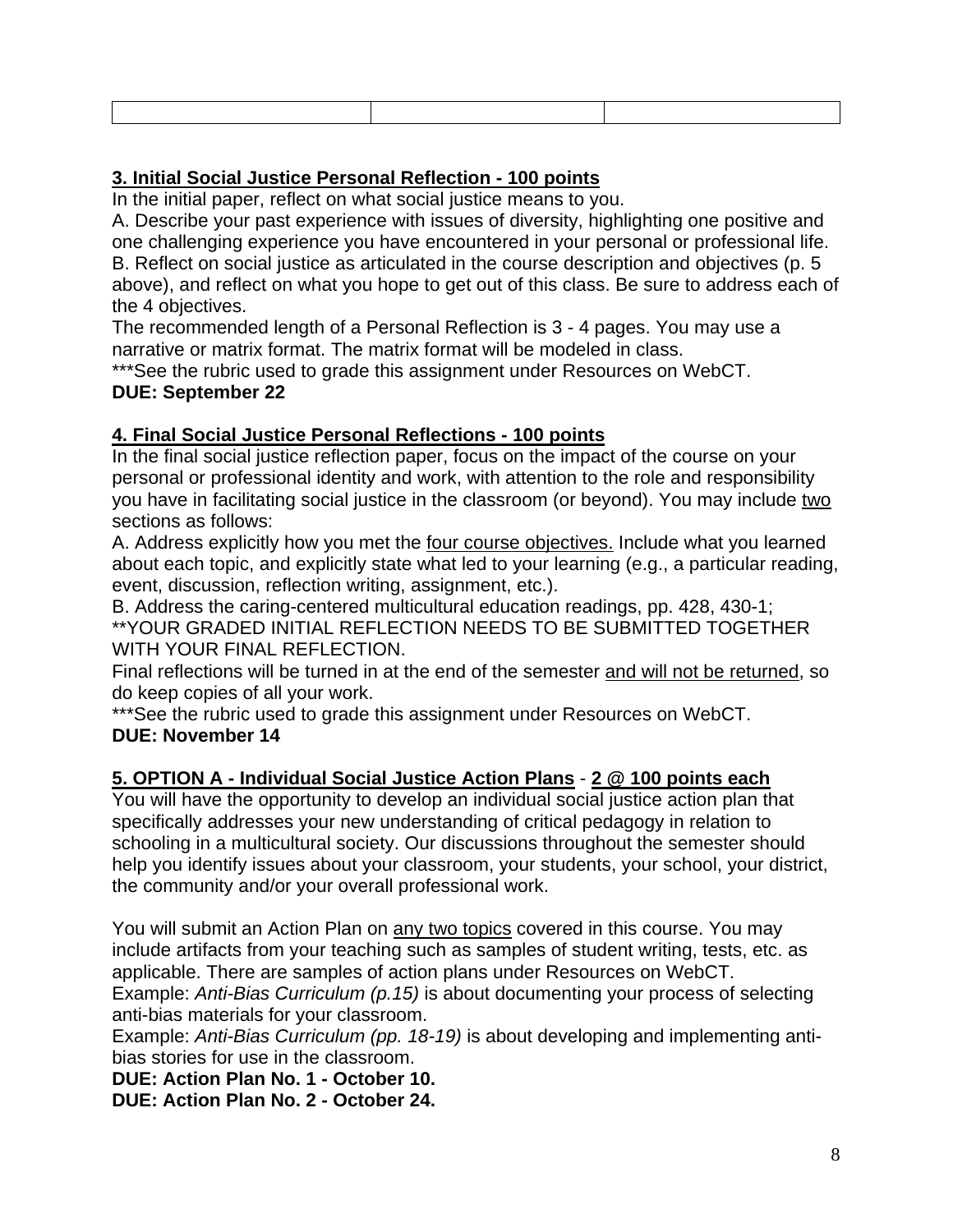\*\*\*See the rubric used to grade this assignment under Resources on WebCT. **\*\*Note: This first Action Plan will be graded on a credit/no credit basis since, given the parameters of our class format, we will not have an opportunity to meet face to face and go over it and address any questions about it before you complete it. Do take a look at the sample under WebCT Resources.** 

### **5. OPTION B - ELD Literacy Intervention Plan DUE October 24 200 Points**

The purpose for this assignment is for you to look at student achievement of culturally and linguistically diverse students over time to determine what happens to students within a system. The purpose is not to examine and criticize your school district. It is to look at opportunities made available to or denied children who are culturally and linguistically diverse.

#### **Components of the project**

*Population:* Select a group of ethnically and linguistically diverse students in a grade level who have attended your school for at least three years. Do a review of their school history and success or lack of success.

*Data collection*: Consider the following:

- Testing process when the children entered school. Were they tested? Which test was used? Tested in their primary Language? In English? What were the scores? What do the scores mean?
- Placement issues. Where were the children placed? What kinds of classrooms?
- Services received: What kind of services did the children receive? Were any referred to Special Education? Why? Are any in the SST process? Why? How many have been placed in special education?
- Re-classification: Were the children ever re-classified? What process was followed and is typically followed in your district?
- Look at the grades the children received over three years and look for patterns in terms of achievement. Match the history of each child with the present achievement of each child. Are there differences? What growth occurred? Have their CELDT scores increased? Plateaued?
- Analyze the data that you have collected and discuss how these students have progressed through the system.
- Factors of retention: Were these students retained? How many? Why?

*Details*: Develop a literacy (listening, reading, writing and oral) plan for these children. What would you do to ensure equal access to grade level curriculum for these children? How will the state adopted materials be used to support academic growth? What additional support do these students need? How will you ensure that will happen? What support and accountability will be necessary to ensure equal access and success?

# *Successful completion of this assignment fulfills the following requirements: 1. CTEL Standards 9 and 10. Students must post this assignment to their CTEL Portfolio as evidence they have met these standards.*

*2. "Add On" Level I Mild/Moderate and Moderate/Severe Education Specialist Credential for candidates who do not hold a SB 2042 preliminary credential or a CLAD certificate to fulfill CCTC requirements to authorized the candidate to provide to English learners 1) instruction for English language development and 2) specifically designed content instruction delivered in English.* 

*3. The Reading Certificate requirements for Literacy masters students.*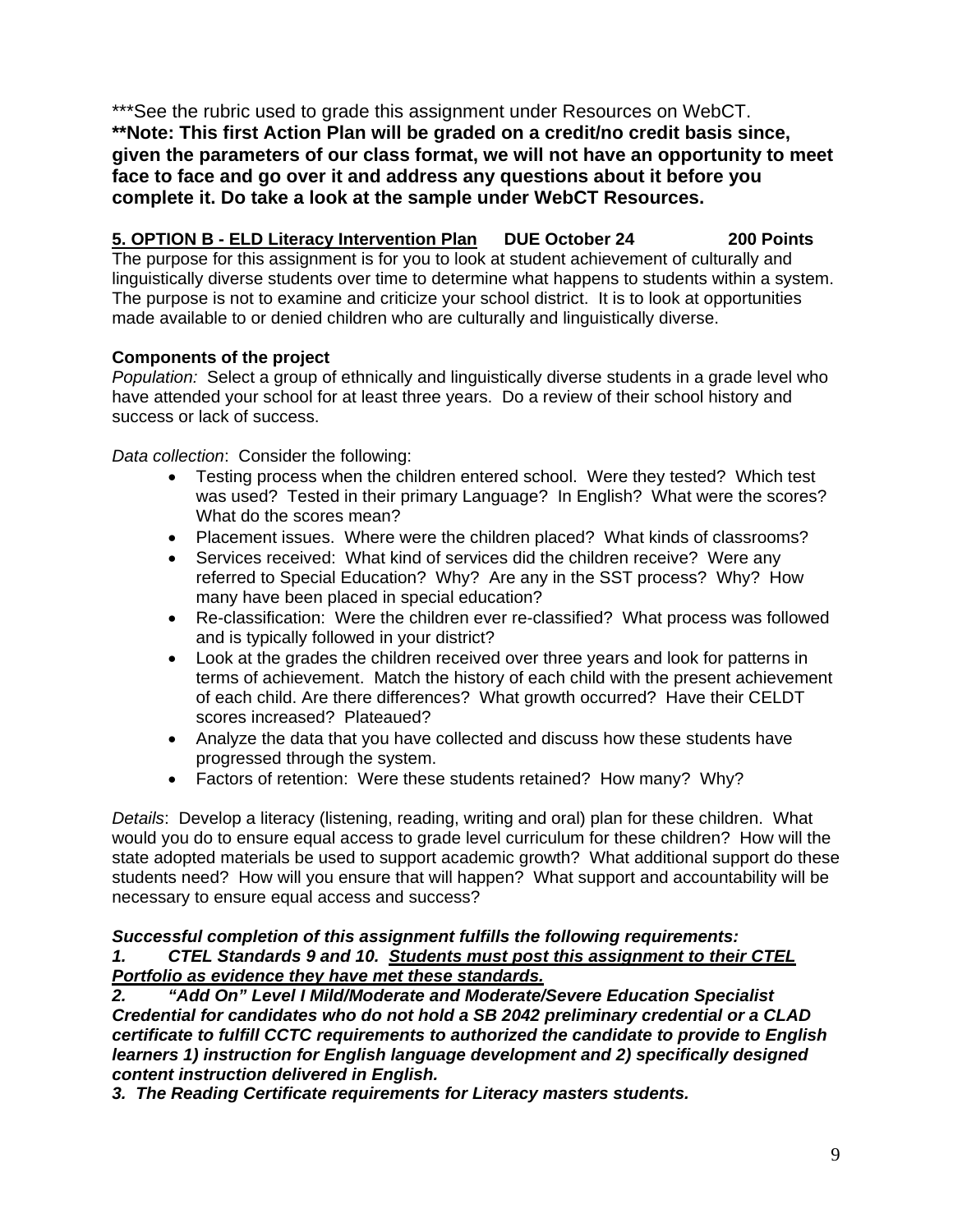# **6. Group Action Plan Guide - Group Work -- 100 points**

The purpose of this assignment is to have you reflect on the action plans you have prepared during this semester; to allow for the study and discussion of your colleagues' action plans; and to facilitate the implementation of action plans in the future. \*\*You will work in groups of about five members. Each member will contribute at least one action plan of his/her choice from previous individual action plans. The group members need to 1. sequence; 2. combine and extend; 3. format; 4. edit and revise individual action plans into one streamlined and final Anti-Bias Action Plan Guide. Your group plan needs to include five different major topics from the semester. The # of group members needs to equal at least the # of Action Plans in the Guide. For samples, go to Resources on WebCT and look under the Discussion Board topic, Group Action Plan Guides. **DUE: November 14** 

# **7. Group Action Plan Guide Presentation – Group Work -- 50 points**

Your group will prepare a 20-minute PowerPoint presentation for the class. The group will provide a brief overview of the various action plans in your group plan, but just pick one to present in depth. The group will present with appropriate visual guides for the audience (e.g., You can just show your PowerPoint or Word file on the projection screen since we have a Smart Classroom. Be sure to have an electronic file accessible through either WebCT/CD/flash drive/ send a file to your email for projection BEFORE the presentation date.

Your group's presentation may include artifacts and evidence from the classroom in which an Action Plan was implemented successfully. All groups agree to distribute the PowerPoint outline of their Comprehensive Action Plan on WebCT for access by all members of the class, and educators at large (all authors will be given appropriate credit unless anonymity is expressly requested) pursuant to grading and approval for dissemination by the professor.

### **DUE: November 14**

### **8. Multicultural Resources / Annotated Bibliographies (200 points)**

You will work individually or in pairs to collect multicultural resources related to your area of emphasis. The multicultural resources you collect can be used as a basis for your thesis or project, or explore a specified topic for use in your classrooms, schools, and communities. You will write an annotated bibliography for **5 resources (minimum)**, using APA-style reference format, and include a brief summary for each reference. Be sure to use diverse resources including professional journal articles, government / public education sources, general newspapers, videos, or professional conference presentations. You will prepare a 15-minute poster presentation for the class based on the selected resources, and share the bibliography with everyone in the class (either electronically or in hardcopy).

#### **DUE: November 14 - In-class poster fair**

Lee, E., Menkart, D., Okazawa-Rey, M. (Eds). (1997). *Beyond heroes and holidays: A practical guide to K-12 anti-racist, multicultural education and staff development.*  Washington, D.C.: Network of Educators on the Americas. ISBN-1-878554-11-5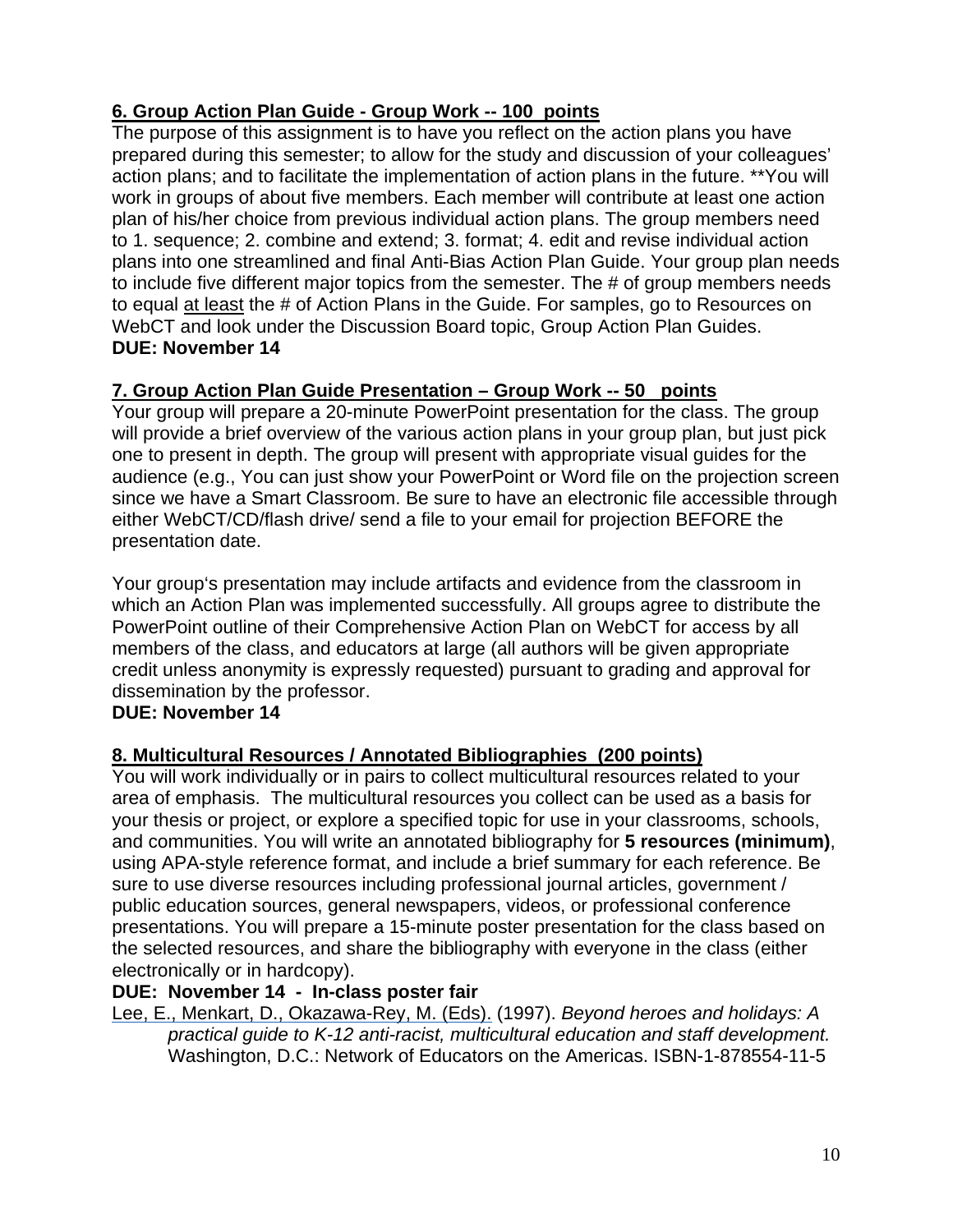# **SCHEDULE OF CLASSES**

Note: The instructor reserves the right to modify all syllabi content.

| Dr. McField's 9 Furlough Days for Fall 2009                | Universitywide Furlough Days                         |
|------------------------------------------------------------|------------------------------------------------------|
| Wednesday, 9/9 (EDUC 364, 644) $\rightarrow$ Failed proper | Due to State Budget and Mandated Furloughs, the      |
| implementation; partly impacted Thurs 9/10                 | College of Education Student Services Center will be |
| Tuesday, 9/15 (EDUC 602)                                   | closed on the following days:                        |
| Thursday, 10/8 (GPC, Governance, Univ BLP)                 | Friday, August 7, and Friday, August 21, 2009        |
| Thursday, 10/15 (COE Exec Council, Univ BLP)               | Friday, September 4, and Friday September 18, 2009   |
| Thursday, 10/22 (GPC, Univ BLP)                            | Friday, October 2, and Friday, October 16, 2009      |
| Thursday, 11/19 (Executive Council, Univ BLP)              | Friday, November 6, Friday, November 20,             |
| Tuesday, 11/24                                             | Wednesday, November 25, Monday, November 30,         |
| Wednesday, 11/25                                           | 2009                                                 |
| Thursday, 12/10 (GPC, Governance, Univ BLP)                | Friday, December 18, and Friday, December 31, 2009   |

### **REMINDERS ABOUT ASSIGNMENTS AND SUBMISSIONS:**

**1. DUE DATES AND TIMES: All assignments are due by 8 a.m. on Saturdays and 8 p.m. if they are assignments from online Tuesday sessions.** 

**2. SAMPLE RESOURCES: There are samples and resources under the Resources button. The only exception to this are the many samples of previous semester's final group action plans which are posted under the Discussion Board. 3. ASSIGNMENT RUBRICS: Do take a look at the rubrics for both the personal reflections and the action plans under the Resources button. They are both selfexplanatory and typical of the main assessment criteria of all MA coursework in the College of Education.** 

### **ONLINE DISCUSSION SCHEDULE:**

**Following is the posting schedule which the class collaboratively agreed upon: Readings Discussion Leaders: Post Questions by Responders: Post Responses by \_\_\_\_\_\_\_\_\_\_\_\_\_\_\_\_\_\_\_** 

**Discussion Leaders: Post Summaries by \_\_\_\_\_\_\_\_\_\_\_\_\_\_\_\_\_** 

**Session 1 September 12 (Saturday) 10 - 3 p.m. AM Session Introduction to Course and Colleagues Current Status of Diverse Students** 

Introductions, Course Overview, Community Ground Rules, Readings Discussion Leader Signups

Start Social Justice reflections.

Start Taylor & Whittaker, Ch. 1: The Changing Pattern of Immigration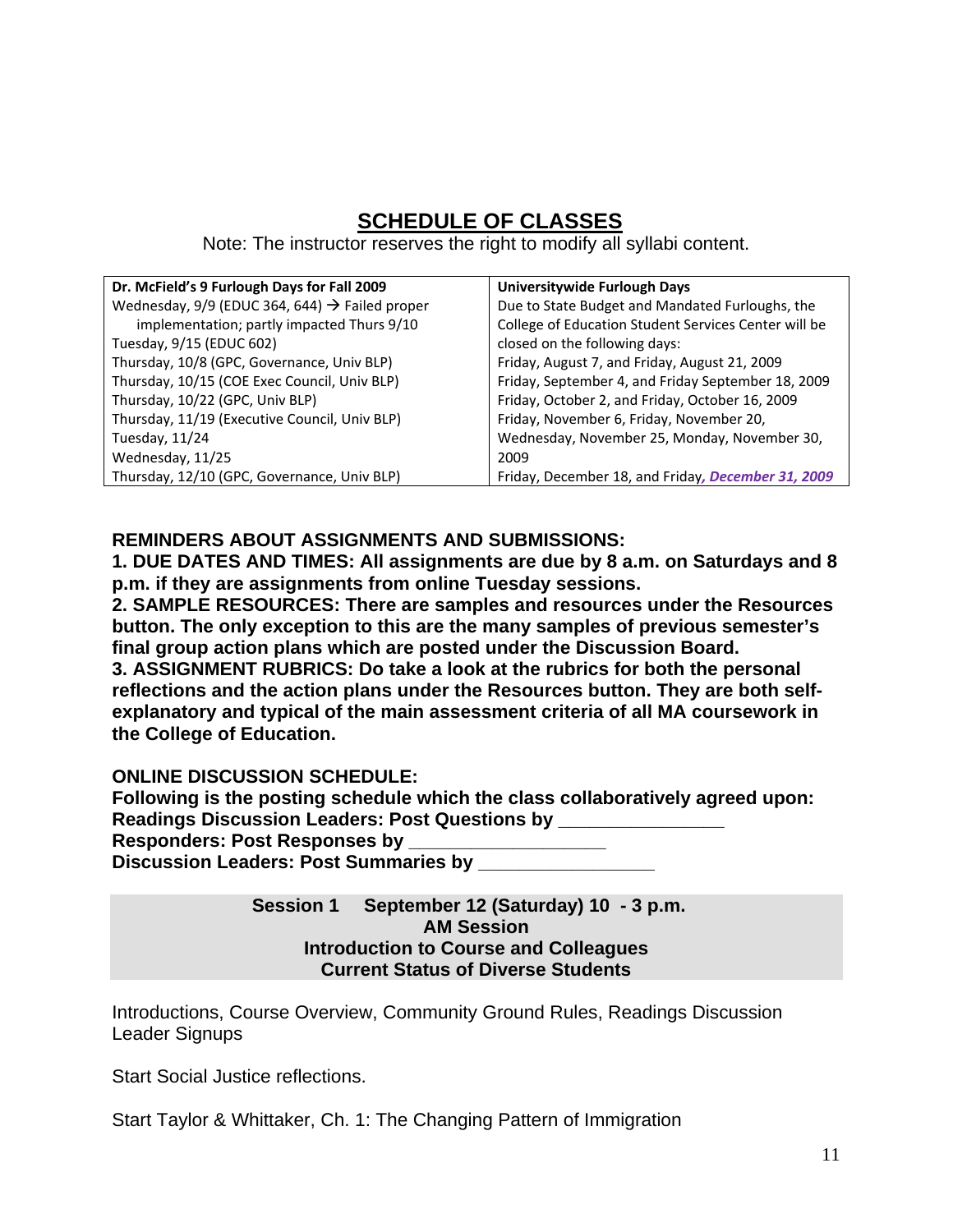Start Taylor & Whittaker, Ch. 2: The Current State of Education for Diverse Students in the United States

Film: School Colors

### **PM Session Becoming a Culturally Relevant and Caring Teacher**

Start Pang, Ch. 1 – Why Multicultural Education?

GO OVER SAMPLE STUDENT WORK AND ACTION PLANS: Also see samples under WebCT / Resources

WebCT Overview/Lab – University Hall 272

#### **Session 2 September 15 FURLOUGH DAY – NO INSTRUCTION Current Status of Diverse Students Becoming a Culturally Relevant and Caring Teacher**

Finish Taylor & Whittaker, Ch. 1 - The Changing Pattern of Immigration Finish Taylor & Whittaker, Ch. 2 - The Current State of Education for Diverse Students in the United States

Finish Pang, Ch. 1 – Why Multicultural Education? Readings Discussion Leaders

#### **Session 3 September 22 Culture, Connections, and Partnerships**

Pang, Ch. 2 – Why is Culture Important? The Power of Culture.

Taylor & Whittaker, Ch. 3 - Building Partnerships with Diverse Families and **Communities** 

Readings Discussion Leaders \_\_\_\_\_\_\_\_\_\_\_\_\_\_\_\_\_\_\_\_\_\_\_\_\_\_\_

#### **DUE: WebCT Task DUE: Initial Social Justice Reflection**

#### **Session 4 September 29 Confronting Prejudice in Ourselves How Prejudice Impacts Students**

Pang, Ch. 3 – What are Our Hidden Hurdles? Readings Discussion Leaders \_\_\_\_\_\_\_\_\_\_\_\_\_\_\_\_\_\_\_\_\_\_\_\_\_\_\_

Taylor & Whittaker, Ch. 4 – The Development and Use of Cases in Teacher Education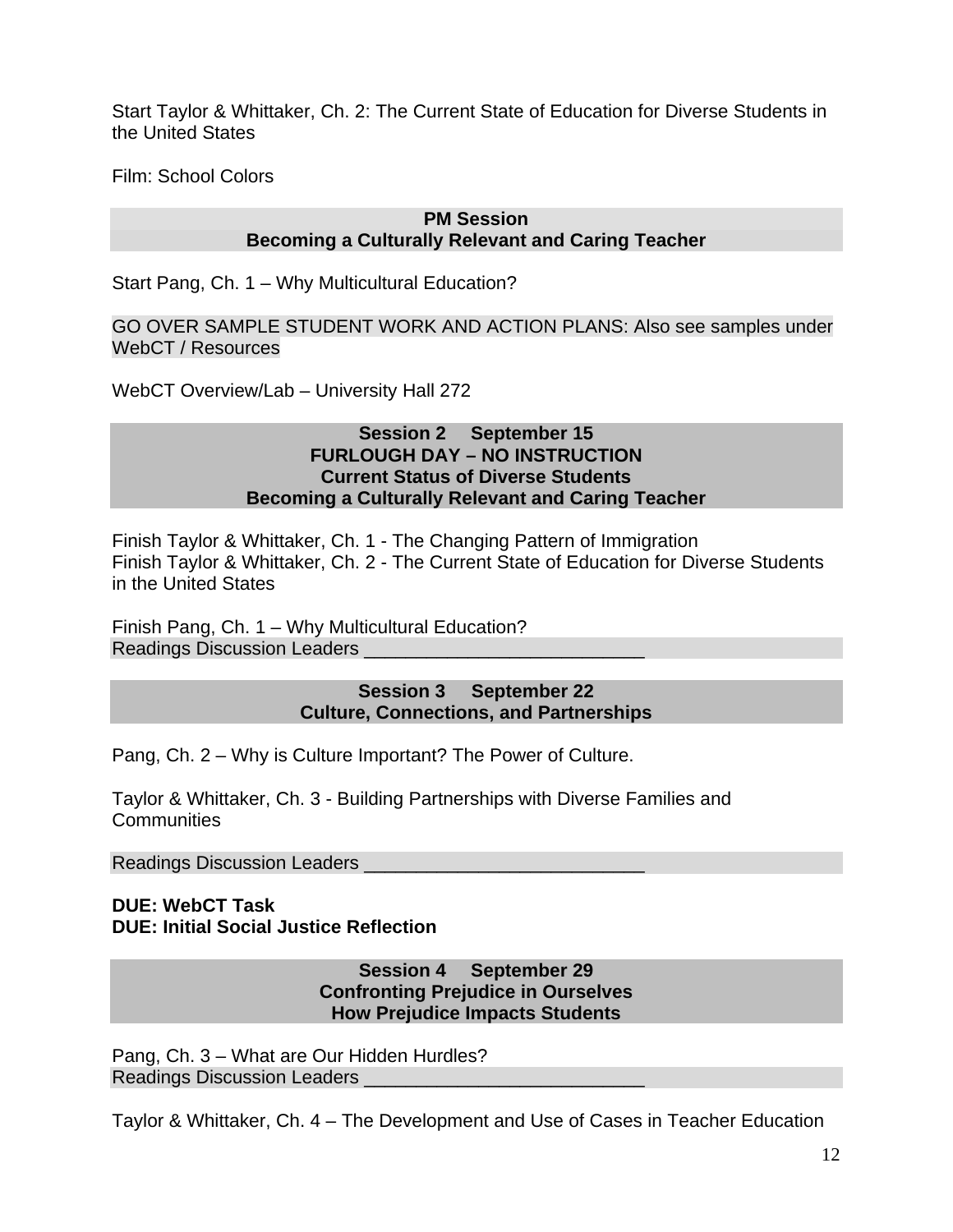Taylor & Whittaker, Ch. 5 – Putting it All Together: Analyzing and Discussing a Case

### **DUE: WebCT Task**

#### **Session 5 October 10 AM Session Race & Ethnicity Confronting Prejudice in Ourselves and Our Schools**

Pang, Ch. 5 – Aren't Mary and Michael Too Young to be Prejudiced? Taylor & Whittaker, Ch. 6 – Race and Ethnicity WebCT: Brodkin article – How Jews Became White Folks

Readings Discussion Leaders

Film: Vision Test

Planned Possibility Activity: Derman-Sparks, Ch. 8 - Learning to Resist Stereotyping and Discriminatory Behavior AND/OR

Go over Individual Action Plan No. 1 submissions in groups

**DUE: Individual Action Plan No. 1** 

**\*\*Note: This first Action Plan will be graded on a credit/no credit basis since, given the parameters of our class format, we will not have an opportunity to meet face to face and go over it and address any questions about it before you complete it. Do take a look at the sample under WebCT Resources.** 

#### **PM Session Social Justice at Structural and Individual Levels: Discrimination and At Risk Students**

Pang, Ch. 4 – How Does it Feel to be Discriminated Against? (chapter includes White Privilege / Peggy McIntosh) WebCT: Wise: White Like Me. Readings Discussion Leaders \_\_\_\_\_\_\_\_\_\_\_\_\_\_\_\_\_\_\_\_\_\_\_

WebCT: Friend & Bursuck (2002): Characteristics and Needs of Students at Risk (Poverty, Abuse, Neglect, Substance Abuse) and Interventions (pp. 260-265; 257)

WebCT: Students in Foster Care

Readings Discussion Leaders \_\_\_\_\_\_\_\_\_\_\_\_\_\_\_\_\_\_\_\_\_\_\_

#### **Session 6 October 13 Levels of Prejudice Gender and Sexual Orientation Bias**

Pang, Ch. 6 – How can I Look Beneath the Surface for Prejudice in Schools?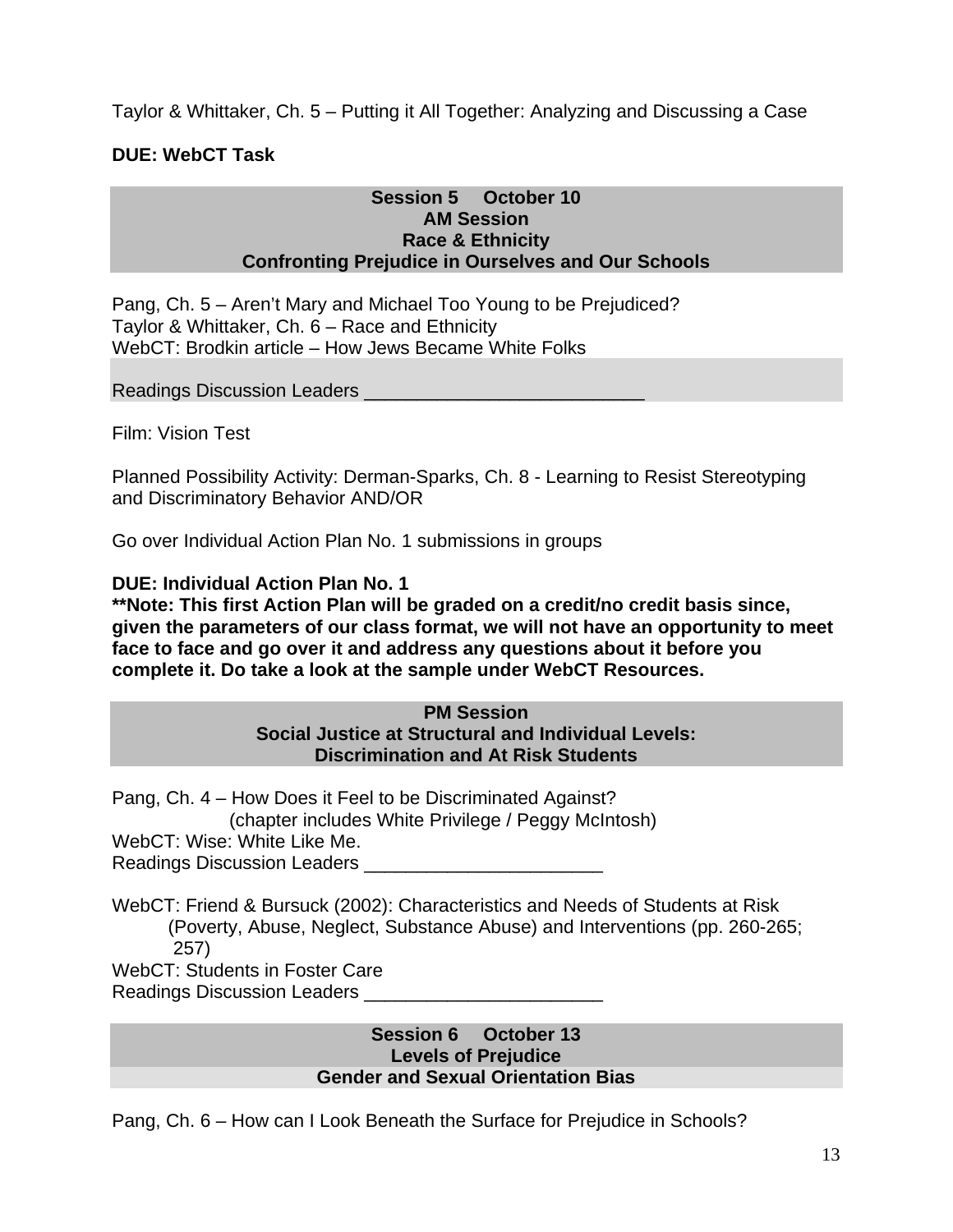Readings Discussion Leaders \_\_\_\_\_\_\_\_\_\_\_\_\_\_\_\_\_\_\_\_\_\_\_

Taylor & Whittaker, Ch. 10 - Gender Taylor & Whittaker, Ch. 11 – Sexual Orientation WebCT Resource: DeJean: Gay Male High School Teacher Readings Discussion Leaders \_\_\_\_\_\_\_\_\_\_\_\_\_\_\_\_\_\_\_\_\_\_\_

### **DUE: WebCT Task**

#### **Session 7 October 20 Religion Language Policy, Past and Present**

Taylor & Whittaker, Ch. 12 – Religion WebCT: Religion and Holiday Decorations WebCT: Lies My Textbook Told Me Readings Discussion Leaders \_\_\_\_\_\_\_\_\_\_\_\_\_\_\_\_\_\_\_\_\_\_\_

WebCT: Ricento, T. (1996). A Brief History of Language Restrictionism WebCT: Crawford, J. (2000). At War with Diversity excerpts: 1. Anatomy of the English Only Movement pp. 4-30 2. Native American Language Loss pp. 53-83 **(**includes Seven Hypotheses on Language Loss, p. 66-83) 3. Language Rights pp. 98-103. Readings Discussion Leaders \_\_\_\_\_\_\_\_\_\_\_\_\_\_\_\_\_\_\_\_\_\_\_

#### **DUE: WebCT Task**

#### **Session 8 October 24 AM Linguistic Diversity**

Film: American Tongues Nonverbal communication activity

Pang, Ch. 9 – How do Students Learn a Second Language? WebCT: Tse, 1998: Ethnic Identity Formation and Its Implications for Heritage Language Development Readings Discussion Leaders \_\_\_\_\_\_\_\_\_\_\_\_\_\_\_\_\_\_\_\_\_\_\_

#### **PM What Works for English Learners?**

Krashen (1999). Condemned without a trial: Chs. 1 - 6 WebCT: McField (2008) Ten Years of Proposition 227: History, Practice, Research, and Policy Implications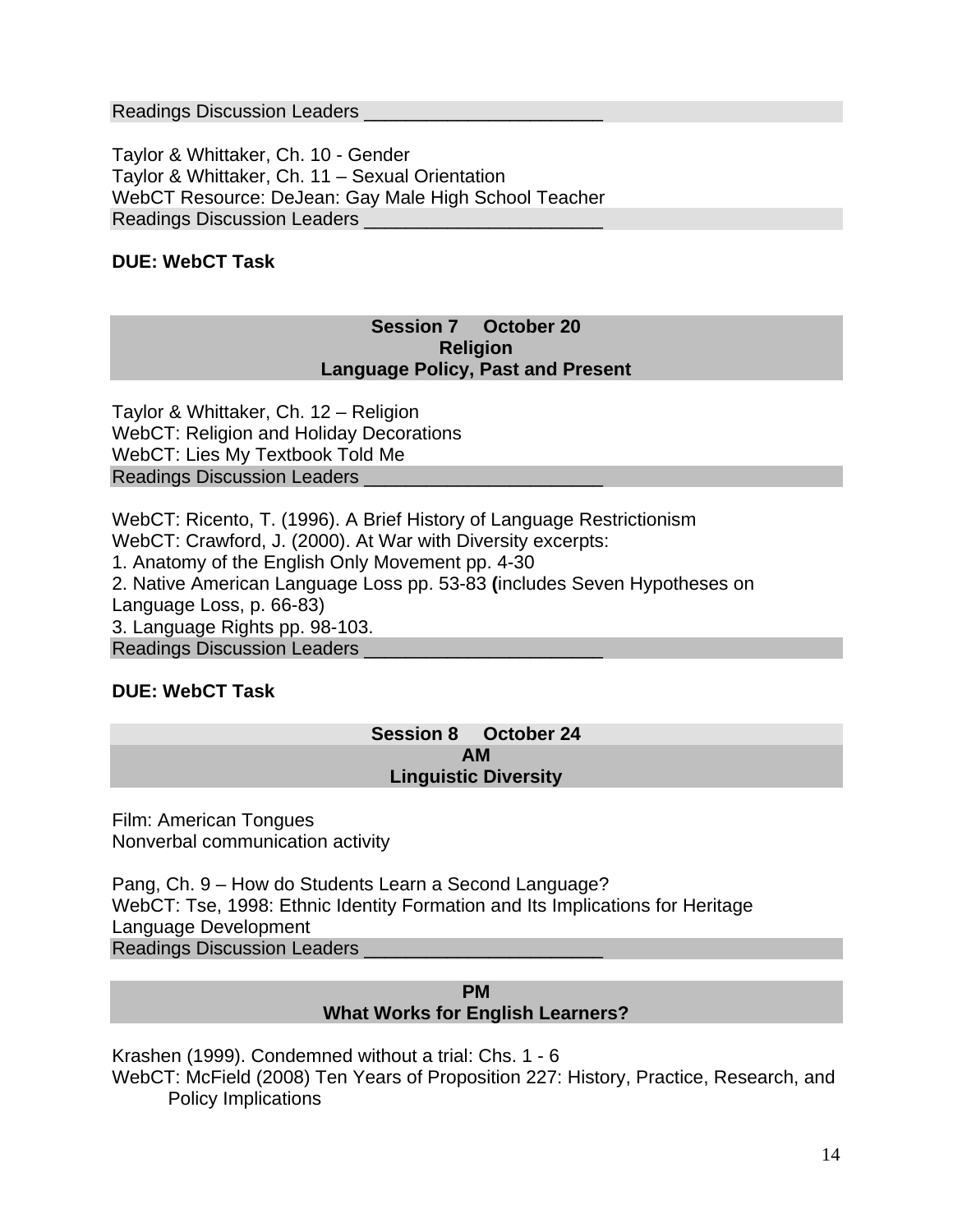WebcT: Krashen and McField (2006) What Works for English Learners? Reviewing the Latest Evidence Readings Discussion Leaders **Exercise 20** 

### **DUE: ELD Literacy Intervention Plan (as applicable) DUE: Individual Action Plan No. 2**

**Group work on Comprehensive Action Plan Guides.** 

#### **Session 9 November 3 A Reflective Teacher**

Pang, Ch. 8 – What does it mean to be a Reflective Teacher? Readings Discussion Leaders **Example 20** 

Taylor & Whittaker, Ch. 7 – Culture and Language

### **DUE: WebCT Task**

#### **Session 10 November 10 Culture**

Pang, Ch. 10 What is Culturally Relevant Teaching? Pang, Ch. 11 How Can I make the Curriculum Culturally Meaningful?

Taylor & Whittaker, Ch. 8 – Poverty and Socioeconomic Status

Readings Discussion Leaders \_\_\_\_\_\_\_\_\_\_\_\_\_\_\_\_\_\_\_\_\_\_\_

### **DUE: WebCT Task**

### **Session 11 November 14 AM Multicultural Education: Framework and Principles**

Pang, Ch. 7 – What is Caring-Centered Multicultural Education? Pang, Ch. 12 – How Can I Remain Effective in My Teaching? Readings Discussion Leaders \_\_\_

 **PM** 

**Individual and Group Presentations and Wrapup** 

### **\*\*ALL FINAL WORK IS DUE BOTH VIA WebCT AND IN PAPER VERSIONS\*\***

**DUE: Final Comprehensive Action Plan Group Presentations**